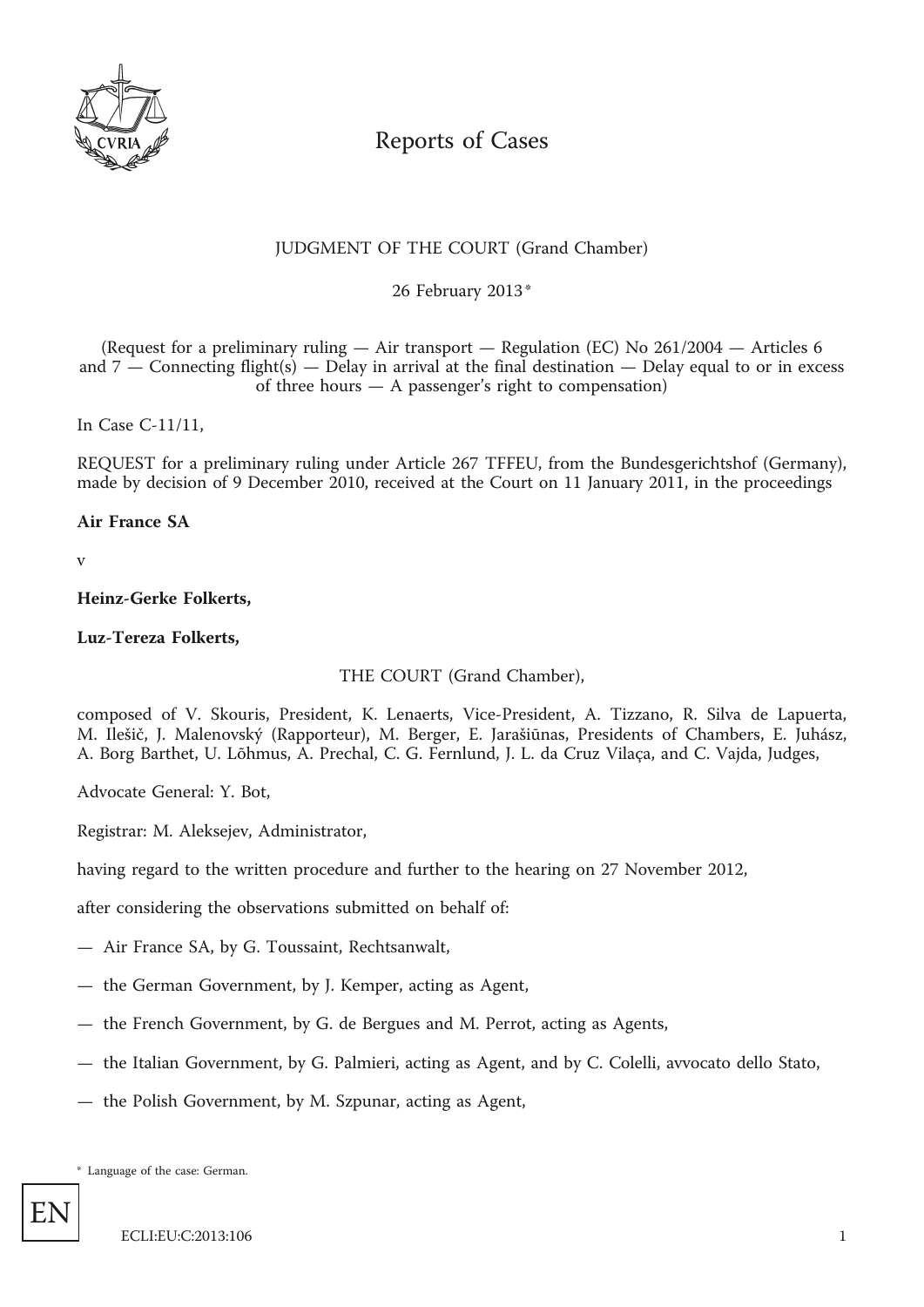- the United Kingdom Government, by S. Ossowski, acting as Agent, and by D. Beard, Barrister,
- the European Commission, by K. Simonsson and K.- P. Wojcik, acting as Agents,

having decided, after hearing the Advocate General, to proceed to judgment without an Opinion,

gives the following

#### **Judgment**

- 1 This request for a preliminary ruling concerns the interpretation of Articles 6 and 7 of Regulation (EC) No 261/2004 of the European Parliament and of the Council of 11 February 2004 establishing common rules on compensation and assistance to passengers in the event of denied boarding and of cancellation or long delay of flights, and repealing Regulation (EEC) No 295/91 (OJ 2004 L 46, p. 1).
- 2 The request has been made in proceedings between, on the one hand, the company Air France SA ('Air France') and, on the other, Mr and Mrs Folkerts, concerning compensation for damage that Mrs Folkerts claims to have suffered as a result of the her delayed arrival at her final destination, having held a reservation to fly from Bremen (Germany) to Asunción (Paraguay) via Paris (France) and São Paolo (Brazil).

# **Legal context**

#### *International law*

- 3 The Convention for the Unification of Certain Rules for International Carriage by Air (the Montreal Convention), concluded in Montreal on 28 May 1999, was signed by the European Community on 9 December 1999 and approved on its behalf by Council Decision 2001/539/EC of 5 April 2001 (OJ 1999 L 194, p. 38).
- 4 Articles 17 to 37 of the Montreal Convention comprise Chapter III thereof entitled 'Liability of the carrier and extent of compensation for damage'.
- 5 Article 19 of that convention, entitled 'Delay', provides:

'The carrier is liable for damage occasioned by delay in the carriage by air of passengers, baggage or cargo. Nevertheless, the carrier shall not be liable for damage occasioned by delay if it proves that it and its servants and agents took all measures that could reasonably be required to avoid the damage or that it was impossible for it or them to take such measures.'

6 Article 22(1) of the Montreal Convention limits the liability of the carrier in the case of damage caused by delay in the carriage of persons to 4 150 Special Drawing Rights (SDRs) for each passenger.

*European Union ('EU') law*

- 7 Recitals 1 to 4 and 15 in the preamble to Regulation No 261/2004 state:
	- '(1) Action by the Community in the field of air transport should aim, among other things, at ensuring a high level of protection for passengers. Moreover, full account should be taken of the requirements of consumer protection in general.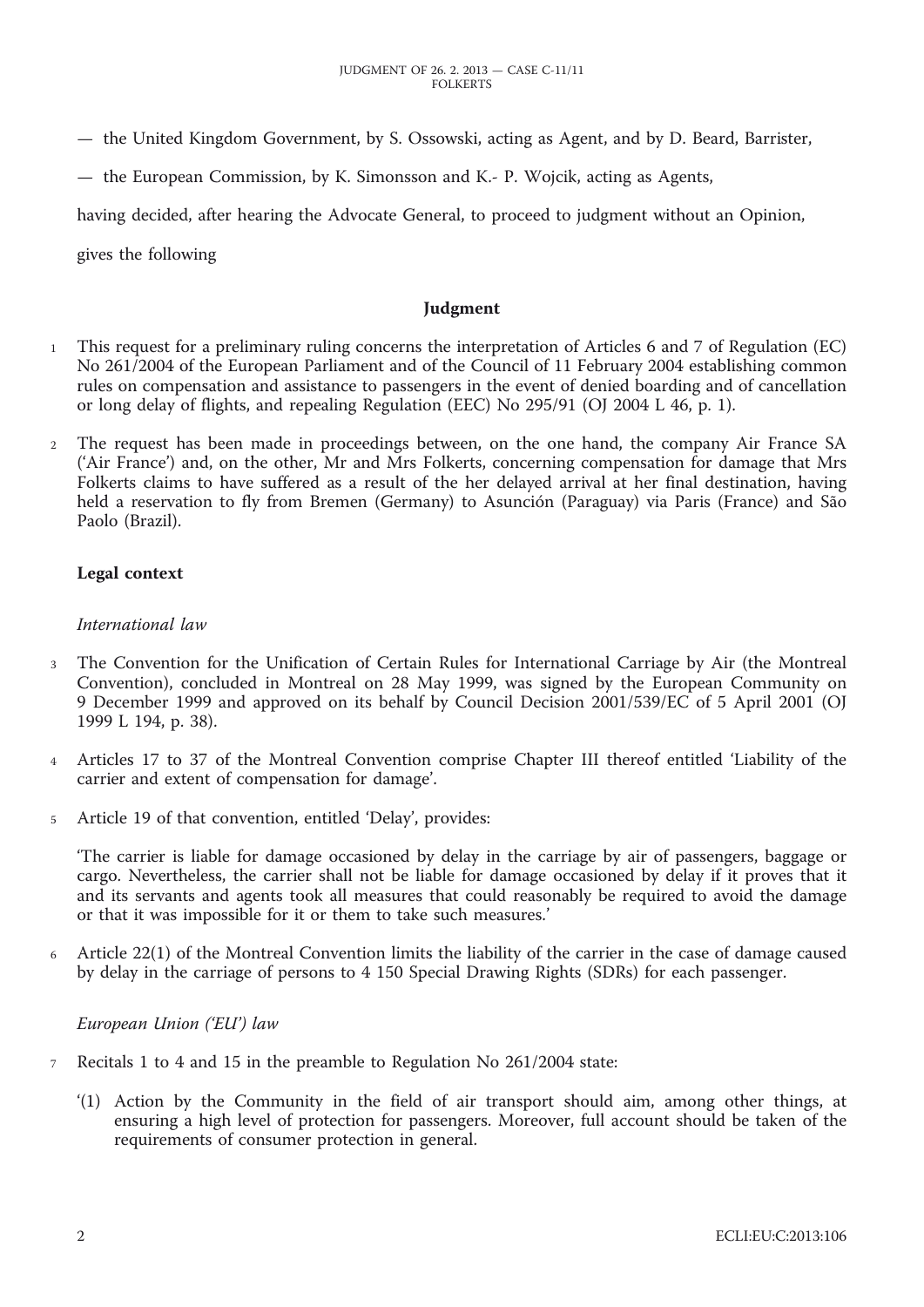- (2) Denied boarding and cancellation or long delay of flights cause serious trouble and inconvenience to passengers.
- (3) While Council Regulation (EEC) No 295/91 of 4 February 1991 establishing common rules for a denied boarding compensation system in scheduled air transport [OJ 1991 L 36, p. 5] created basic protection for passengers, the number of passengers denied boarding against their will remains too high, as does that affected by cancellations without prior warning and that affected by long delays.
- (4) The Community should therefore raise the standards of protection set by that Regulation both to strengthen the rights of passengers and to ensure that air carriers operate under harmonised conditions in a liberalised market.

...

- (15) Extraordinary circumstances should be deemed to exist where the impact of an air traffic management decision in relation to a particular aircraft on a particular day gives rise to a long delay, an overnight delay, or the cancellation of one or more flights by that aircraft, even though all reasonable measures had been taken by the air carrier concerned to avoid the delays or cancellations.'
- 8 Paragraph 1 of Article 1 of Regulation No 261/2004 entitled 'Subject' provides:

'1. This Regulation establishes, under the conditions specified herein, minimum rights for passengers when:

- (a) they are denied boarding against their will;
- (b) their flight is cancelled;
- (c) their flight is delayed.'
- Article 2 of Regulation No 261/2004, entitled 'Definitions', provides:

'For the purposes of this Regulation:

…

(h) "final destination" means the destination on the ticket presented at the check-in counter or, in the case of directly connecting flights, the destination of the last flight; alternative connecting flights available shall not be taken into account if the original planned arrival time is respected;

…'

- 10 Article 5 of Regulation No 261/2004, entitled 'Cancellation', provides:
	- '1. In case of cancellation of a flight, the passengers concerned shall:
	- (a) be offered assistance by the operating air carrier in accordance with Article 8; and
	- (b) be offered assistance by the operating air carrier in accordance with Article 9(1)(a) and 9(2), as well as, in event of re-routing when the reasonably expected time of departure of the new flight is at least the day after the departure as it was planned for the cancelled flight, the assistance specified in Article  $9(1)(b)$  and  $9(1)(c)$ ; and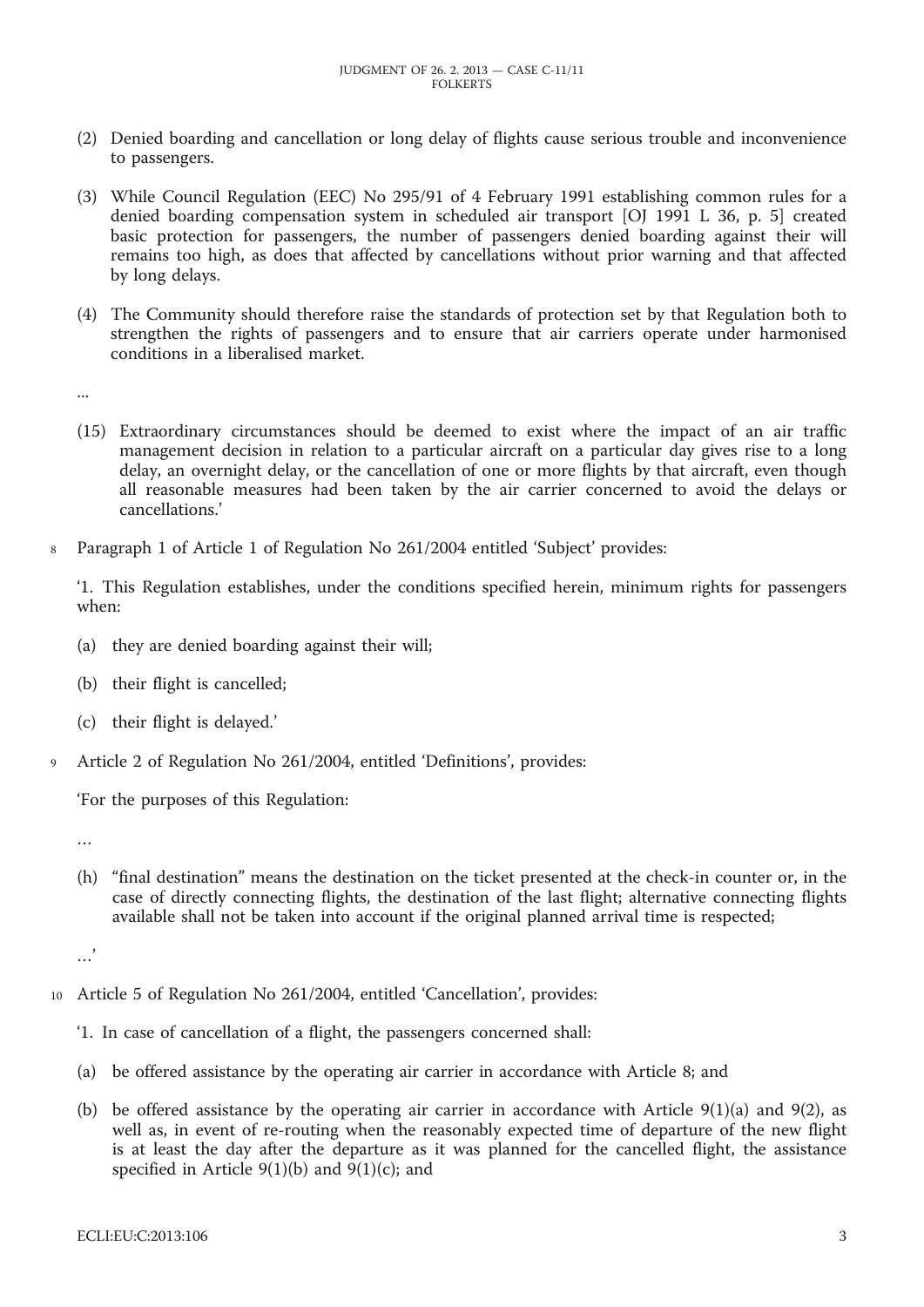- (c) have the right to compensation by the operating air carrier in accordance with Article 7, unless:
	- (i) they are informed of the cancellation at least two weeks before the scheduled time of departure; or
	- (ii) they are informed of the cancellation between two weeks and seven days before the scheduled time of departure and are offered re-routing, allowing them to depart No more than two hours before the scheduled time of departure and to reach their final destination less than four hours after the scheduled time of arrival; or
	- (iii) they are informed of the cancellation less than seven days before the scheduled time of departure and are offered re-routing, allowing them to depart no more than one hour before the scheduled time of departure and to reach their final destination less than two hours after the scheduled time of arrival.

3. An operating air carrier shall not be obliged to pay compensation in accordance with Article 7, if it can prove that the cancellation is caused by extraordinary circumstances which could not have been avoided even if all reasonable measures had been taken.

.<br>...

...

11 Article 6 of Regulation No 261/2004, entitled 'Delay', is worded as follows:

'1. When an operating air carrier reasonably expects a flight to be delayed beyond its scheduled time of departure:

- (a) for two hours or more in the case of flights of 1 500 kilometres or less; or
- (b) for three hours or more in the case of all intra-Community flights of more than 1 500 kilometres and of all other flights between 1 500 and 3 500 kilometres; or
- (c) for four hours or more in the case of all flights not falling under (a) or (b),

passengers shall be offered by the operating air carrier:

- (i) the assistance specified in Article  $9(1)(a)$  and  $9(2)$ ; and
- (ii) when the reasonably expected time of departure is at least the day after the time of departure previously announced, the assistance specified in Article  $9(1)(b)$  and  $9(1)(c)$ ; and
- (iii) when the delay is at least five hours, the assistance specified in Article  $8(1)(a)$ .

2. In any event, the assistance shall be offered within the time-limits set out above with respect to each distance bracket.'

- 12 Article 7 of Regulation No 261/2004, entitled 'Right to compensation', provides:
	- '1. Where reference is made to this Article, passengers shall receive compensation amounting to:
	- (a) EUR 250 for all flights of 1 500 kilometres or less;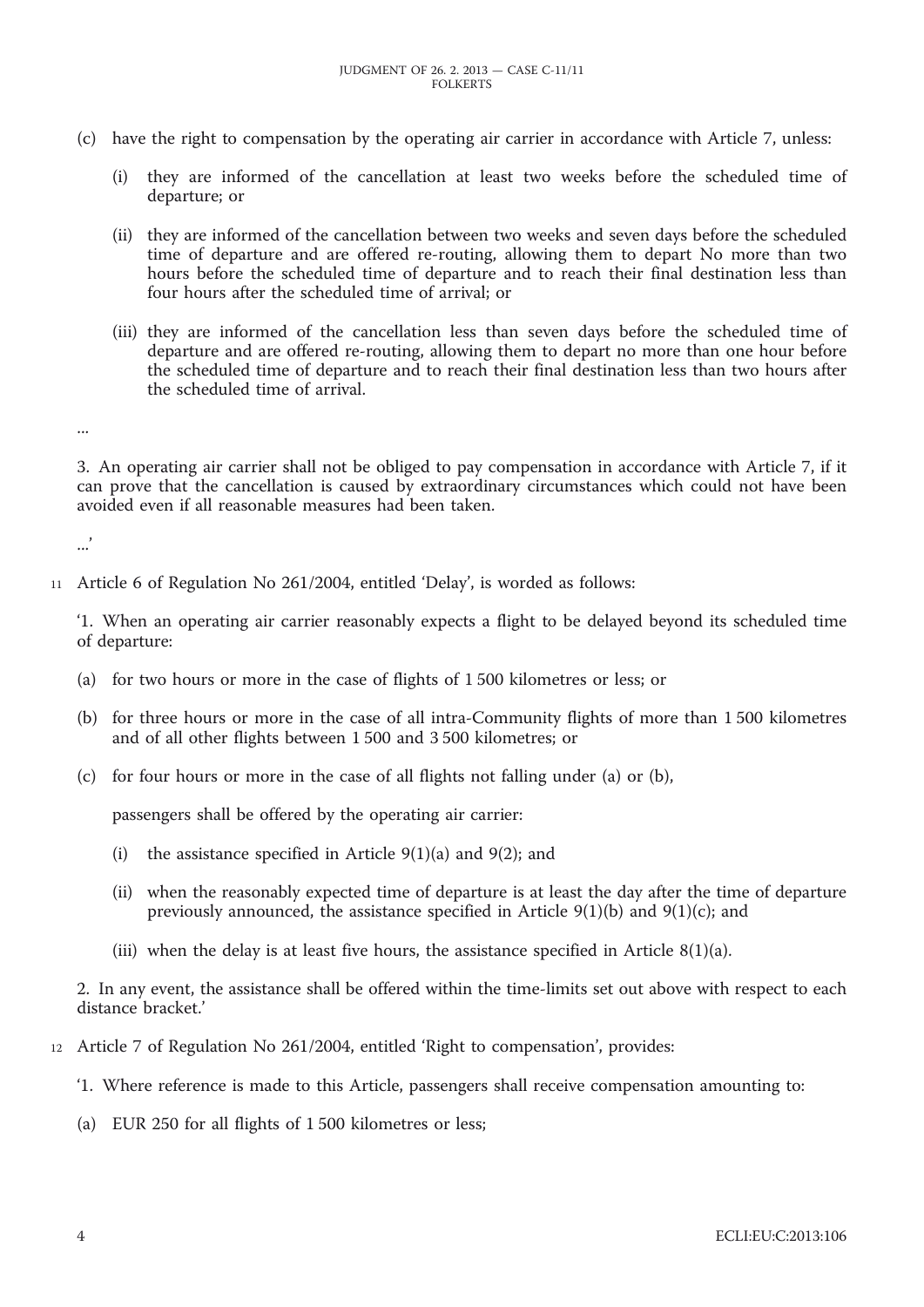- (b) EUR 400 for all intra-Community flights of more than 1 500 kilometres, and for all other flights between 1 500 and 3 500 kilometres;
- (c) EUR 600 for all flights not falling under (a) or (b).

In determining the distance, the basis shall be the last destination at which the denial of boarding or cancellation will delay the passenger's arrival after the scheduled time.

2. When passengers are offered re-routing to their final destination on an alternative flight pursuant to Article 8, the arrival time of which does not exceed the scheduled arrival time of the flight originally booked:

- (a) by two hours, in respect of all flights of 1 500 kilometres or less; or
- (b) by three hours, in respect of all intra-Community flights of more than 1 500 kilometres and for all other flights between 1 500 and 3 500 kilometres; or
- (c) by four hours, in respect of all flights not falling under (a) or (b),

the operating air carrier may reduce the compensation provided for in paragraph 1 by 50%.

...'

- 13 Article 8 of Regulation No 261/2004, entitled 'Right to reimbursement or re-routing', is worded as follows:
	- '1. Where reference is made to this Article, passengers shall be offered the choice between:

(a)

- reimbursement within seven days, by the means provided for in Article 7(3), of the full cost of the ticket at the price at which it was bought, for the part or parts of the journey not made, and for the part or parts already made if the flight is no longer serving any purpose in relation to the passenger's original travel plan, together with, when relevant,
- a return flight to the first point of departure, at the earliest opportunity;
- (b) re-routing, under comparable transport conditions, to their final destination at the earliest opportunity; or
- (c) re-routing, under comparable transport conditions, to their final destination at a later date at the passenger's convenience, subject to availability of seats.

…'

- 14 Article 9 of Regulation No 261/2004, entitled 'Right to care', is worded as follows:
	- '1. Where reference is made to this Article, passengers shall be offered free of charge:
	- (a) meals and refreshments in a reasonable relation to the waiting time;
	- (b) hotel accommodation in cases
		- where a stay of one or more nights becomes necessary, or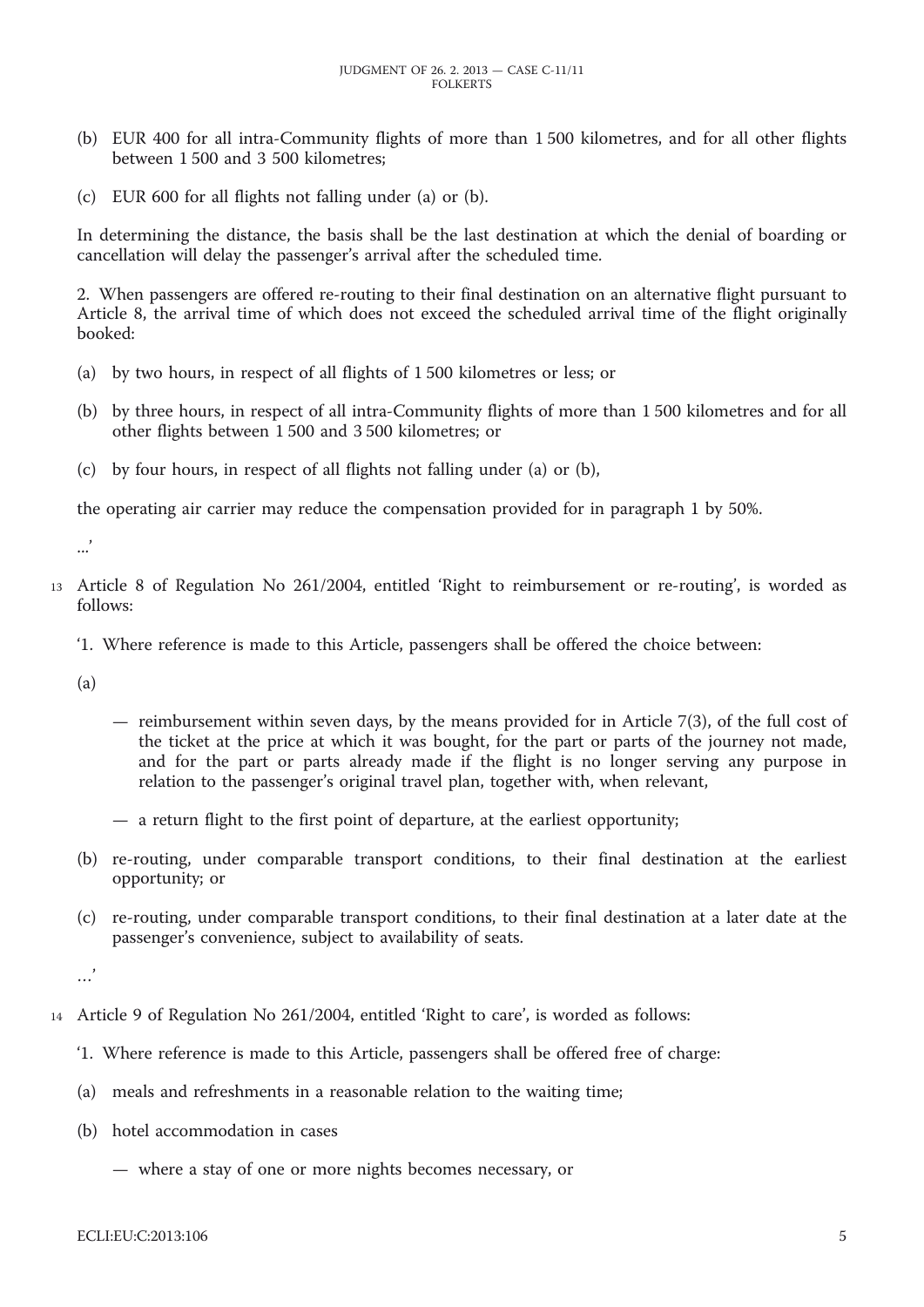- where a stay additional to that intended by the passenger becomes necessary;
- (c) transport between the airport and place of accommodation (hotel or other).

2. In addition, passengers shall be offered free of charge two telephone calls, telex or fax messages, or e-mails.

3. In applying this Article, the operating air carrier shall pay particular attention to the needs of persons with reduced mobility and any persons accompanying them, as well as to the needs of unaccompanied children.'

15 Article 13 of Regulation No 261/2004, entitled 'Right of redress', provides:

'In cases where an operating air carrier pays compensation or meets the other obligations incumbent on it under this Regulation, no provision of this Regulation may be interpreted as restricting its right to seek compensation from any person, including third parties, in accordance with the law applicable. In particular, this Regulation shall in no way restrict the operating air carrier's right to seek reimbursement from a tour operator or another person with whom the operating air carrier has a contract. Similarly, no provision of this Regulation may be interpreted as restricting the right of a tour operator or a third party, other than a passenger, with whom an operating air carrier has a contract, to seek reimbursement or compensation from the operating air carrier in accordance with applicable relevant laws.'

# **The dispute in the main proceedings and the questions referred for a preliminary ruling**

- 16 Mrs Folkerts held a reservation to fly from Bremen to Asunción, via Paris and São Paulo.
- 17 In accordance with the original planning, Mrs Folkerts' flight was scheduled to depart from Bremen on 16 May 2006 at 6.30 am and arrive in Asunción, her final destination, the same day at 11.30 pm.
- 18 The departure of the flight from Bremen to Paris, operated by the company Air France, was delayed and the aircraft took off only shortly before 9.00 am, that is a delay of approximately two and a half hours beyond the scheduled departure time. Mrs Folkerts, who already had her boarding cards for the entire journey on departure from Bremen, did not reach Paris until after Air France's aircraft scheduled for the connecting flight to São Paulo had already departed. Mrs Folkerts was re-booked by Air France on to a later flight to São Paulo. Because of her late arrival in São Paulo, Mrs Folkerts missed the connecting flight to Asunción originally scheduled. She therefore did not arrive in Asunción until 17 May 2006 at 10.30 am, that is 11 hours after the arrival time originally scheduled.
- 19 At first instance and then on appeal, Air France was ordered to pay Mrs Folkerts damages, including, in particular, a sum of EUR 600 under Article 7(1)(c) of Regulation No 261/2004.
- 20 Air France then brought an appeal on a point of law before the Bundesgerichtshof (German Federal Court of Justice).
- 21 The Bundesgerichtshof considers that the outcome of that action depends on whether Mrs Folkerts is entitled to compensation from Air France pursuant to Article 7 of Regulation No 261/2004.
- 22 The Bundesgerichtshof takes the view that Mrs Folkerts is entitled to compensation in the amount of EUR 600 only if the case-law of the Court of Justice (Joined Cases C-402/07 and C-432/07 *Sturgeon and Others* [2009] ECR I-10923) – according to which passengers have the right to compensation under Article 7(1) of Regulation No 261/2004 also in the event of long delay – is also applicable to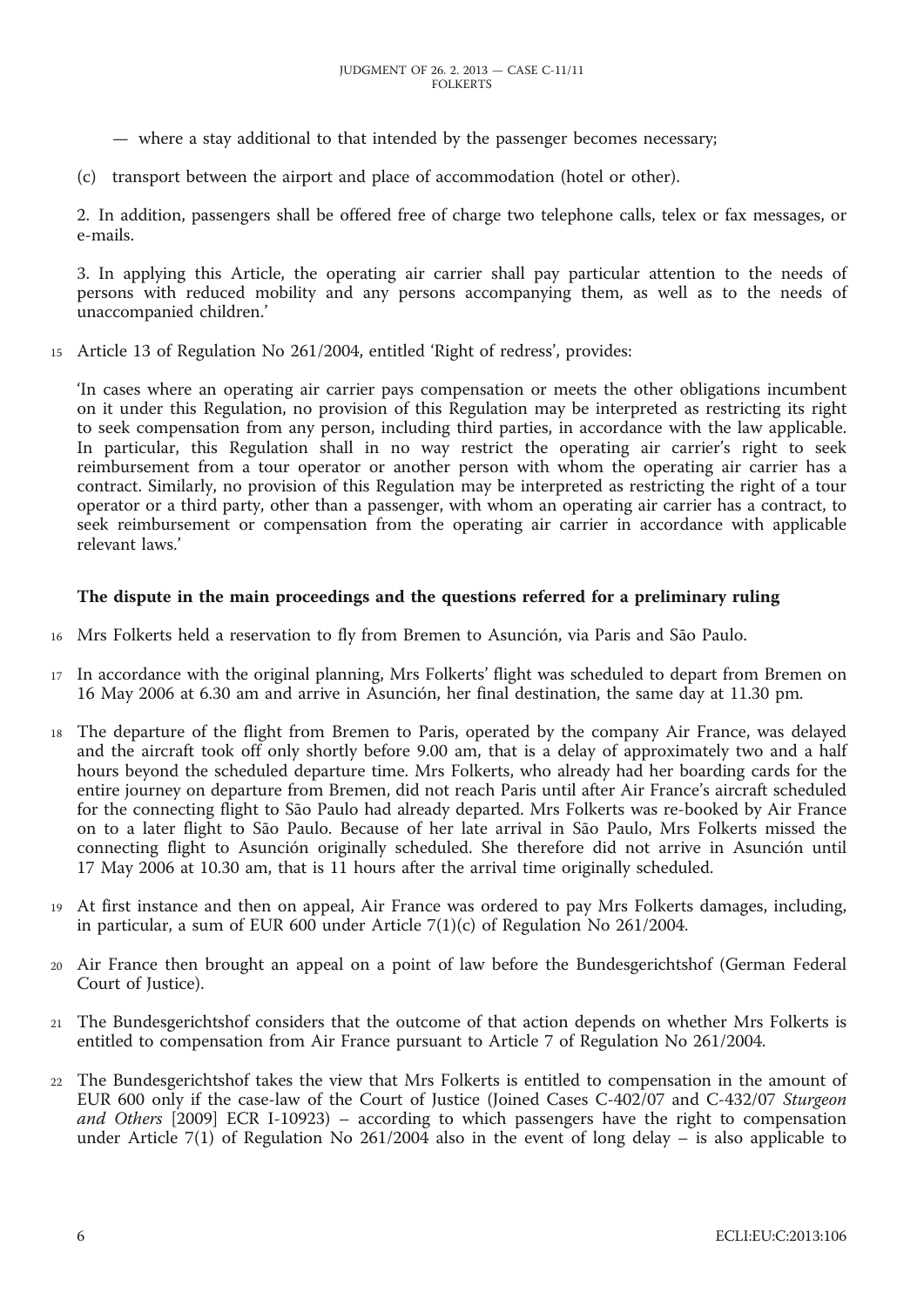cases where, although there was not yet any delay beyond the scheduled departure within the terms of Article 6(1) of that regulation, the final destination was nonetheless reached three hours or more after the arrival time originally scheduled.

- 23 Therefore, in the Bundesgerichtshof's view, the question of whether the right to compensation advanced by Mrs Folkerts is well founded depends on whether Article 7(1) of Regulation No 261/2004 may be relied on even where there is no delay within the terms of Article 6(1) of that regulation. The Bundesgerichtshof takes the view that it is not clear from the grounds of the judgment in *Sturgeon and Others* whether, for the purpose of entitlement to compensation under Article 7(1) of Regulation No 261/2004, the length of the delay in reaching the final destination alone is determinant or whether entitlement to compensation for such a delay additionally requires that the conditions set out in Article  $6(1)$  of that regulation be met, that is to say, that the departure of the flight in question was already delayed beyond the limits set out in Article 6(1).
- 24 In those circumstances the Bundesgerichtshof decided to stay the proceedings and to refer the following questions to the Court of Justice for a preliminary ruling:
	- '(1) Does a passenger have a right to compensation under Article 7 of Regulation No 261/2004 in the case where departure of his flight was delayed for a period which is below the limits specified in Article 6(1) of that regulation, but arrival at the final destination was at least three hours later than the scheduled arrival time?
	- (2) If the first question is answered in the negative:

For the purpose of determining whether there was a delay, within the terms of Article 6(1) of Regulation No 261/2004, in the case of a flight consisting of several stages, should reference be made to the individual stages or to the distance to the final destination?'

#### **Consideration of the questions referred**

#### *The first question*

- 25 By its first question the Bundesgerichtshof asks, in essence, whether Article 7 of Regulation No 261/2004 must be interpreted as meaning that compensation is payable, on the basis of that article, to a passenger on connecting flights who has been delayed at departure for a period below the limits specified in Article 6 of that regulation, but has arrived at his final destination at least three hours later than the scheduled arrival time.
- 26 In the first place, it must be recalled that, as is apparent from Article 1(1) thereof, the purpose of Regulation No 261/2004 is to grant minimum rights to air passengers when faced with three different types of situation, namely, when they are denied boarding against their will, when their flights are cancelled and, lastly, when their flights are delayed.
- 27 It is apparent from Article 2 of Regulation No 261/2004, setting out definitions for the purposes of that regulation, that, unlike denied boarding and flight cancellation, flight delay is not itself defined in that article.
- 28 In addition, it should be noted that Regulation No 261/2004 contemplates two different types of flight delay.
- 29 First, in some contexts, such as the delay provided for in Article 6 of Regulation No 261/2004, that regulation refers only to a flight's being delayed beyond its scheduled departure time.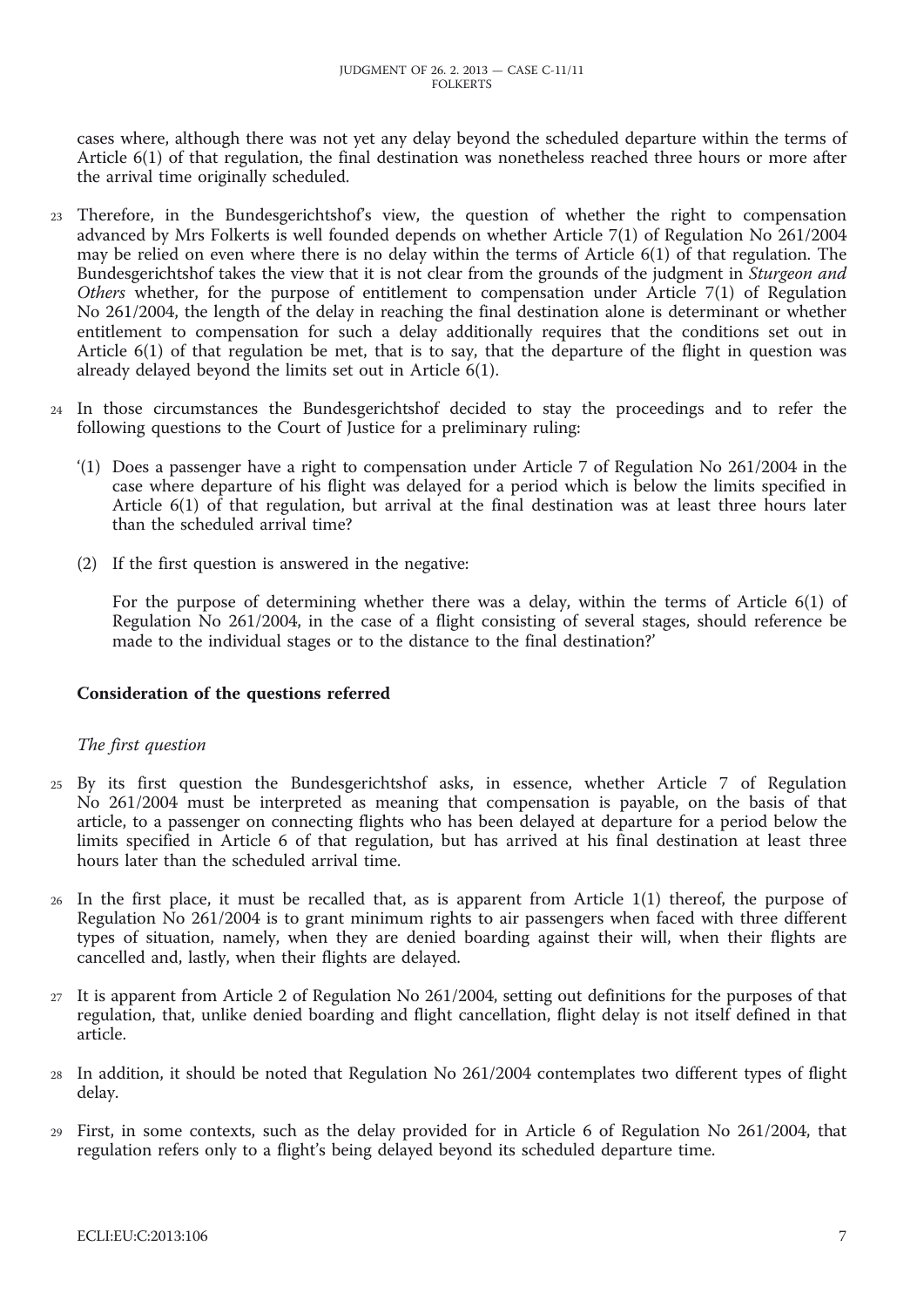- Second, in other contexts, Regulation No 261/2004 deals with the situation where arrival at the final destination has been delayed. Thus, in Article 5(1)(c)(iii) of Regulation No 261/2004, the European Union legislature draws legal consequences from the fact that the passengers whose flights have been cancelled and who are offered re-routing by an air carrier reach their final destination a certain amount of time after the cancelled flight's scheduled time of arrival.
- 31 In that connection, it should be noted that the reference, in Regulation No 261/2004, to different types of delay is compatible with Article 19 of the Montreal Convention, that convention being an integral part of the EU legal order (see Case C-344/04 *IATA and ELFAA* [2006] ECR I-403, paragraph 36, and Case C-63/09 *Walz* [2010] ECR I-4239, paragraphs 19 and 20). Article 19 of the Montreal Convention refers to the concept of 'delay in the carriage by air of passengers', without specifying at which stage of such carriage the delay in question must occur.
- 32 In the second place, it must be noted that the Court has held that when their flights are subject to long delay, that is delay equal to or in excess of three hours, passengers of such flights are entitled to compensation on the basis of Article 7 of Regulation No 261/2004, like those passengers whose original flights have been cancelled and whom an air carrier is not able to offer re-routing in accordance with the conditions laid down in Article  $5(1)(c)(iii)$  of Regulation No 261/2004, given that they suffer an irreversible loss of time and, hence, a comparable inconvenience (see *Sturgeon and Others*, paragraphs 60 and 61, and Joined Cases C-581/10 and C-629/10 *Nelson and Others* [2012] ECR, paragraphs 34 and 40).
- 33 Since that inconvenience materialises, with regard to delayed flights, on arrival at the final destination, the Court has held that a delay must be assessed, for the purposes of the compensation provided for in Article 7 of Regulation No 261/2004, in relation to the scheduled arrival time at that destination (see *Sturgeon and Others*, paragraph 61, and *Nelson and Others*, paragraph 40).
- 34 The concept of 'final destination' is defined in Article 2(h) of Regulation No 261/2004 as being the destination on the ticket presented at the check-in counter or, in the case of directly connecting flights, the destination of the last flight.
- 35 It follows that, in the case of directly connecting flights, it is only the delay beyond the scheduled time of arrival at the final destination, understood as the destination of the last flight taken by the passenger concerned, which is relevant for the purposes of the fixed compensation under Article 7 of Regulation No 261/2004.
- 36 In the third place, Article 6 of Regulation No 261/2004, which refers to the delay to a flight beyond its scheduled time of departure, seeks, according to its own terms, only to establish the conditions giving entitlement to the measures of assistance and care provided for in Articles 8 and 9 of that regulation respectively.
- 37 If follows that the fixed compensation to which a passenger is entitled under Article 7 of Regulation No 261/2004, when his flight reaches the final destination three hours or more after the scheduled arrival time, is not dependent on the conditions laid down in Article 6 of that regulation being met.
- 38 Accordingly, the fact that a flight such as that at issue in the main proceedings has not been delayed, as regards the scheduled departure time, beyond the limits set out in Article 6 of Regulation No 261/2004, cannot affect the obligation on air carriers to compensate the passengers of such a flight, provided that the arrival of that flight at the final destination has been delayed by three hours or more.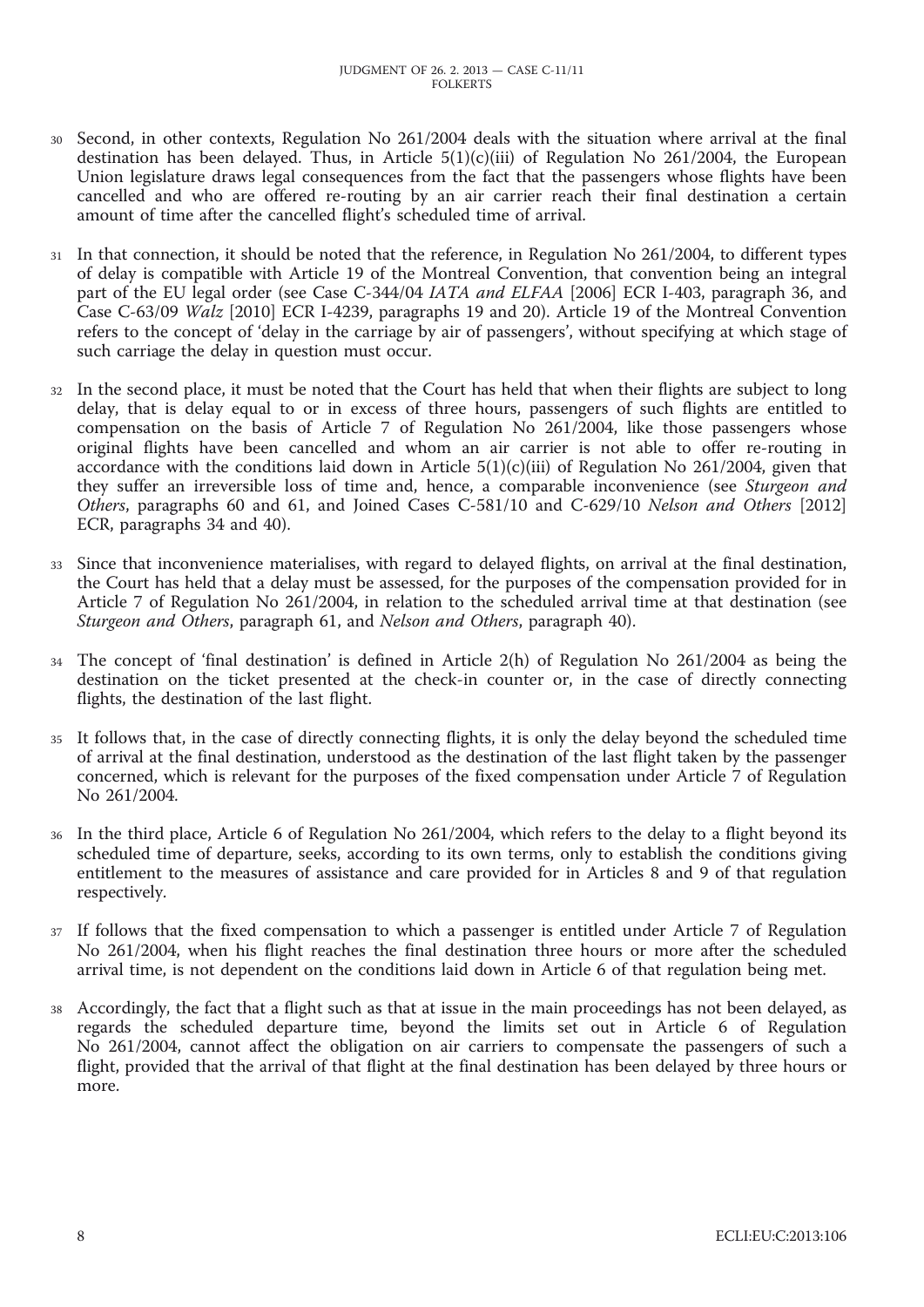- The opposite approach would constitute an unjustified difference in treatment, inasmuch as it would effectively treat passengers of flights arriving at their final destination three hours or more after the scheduled arrival time differently depending on whether their flights were delayed beyond the scheduled departure time by more than the limits set out in Article 6 of Regulation No 261/2004, even though their inconvenience linked to an irreversible loss of time is identical.
- 40 In the fourth place, at the hearing certain statistical data were referred to, in particular by the European Commission, concerning, first, the substantial volume of connecting fights transporting passengers through European airspace and, second, the recurrent nature of delays of at least three hours in arriving at the final destination affecting such flights, attributable to the connections missed by the passengers concerned.
- 41 In that regard, it is true that the obligation to pay compensation to the passengers of the flights in question in the fixed amounts laid down in Article 7 of Regulation No 261/2004 entails certain financial consequences for air carriers (see, to that effect, *Nelson and Others*, paragraph 76).
- 42 However, it must be emphasised, first, that those financial consequences cannot be considered disproportionate to the aim of ensuring a high level of protection for air passengers (*Nelson and Others*, paragraph 76) and, second, that the real extent of those consequences is likely to be mitigated in the light of the three factors set out below.
- 43 First of all, it should be noted that air carriers are not obliged to pay compensation if they can prove that the cancellation or long delay is caused by extraordinary circumstances which could not have been avoided even if all reasonable measures had been taken, that is, circumstances which are beyond the air carrier's actual control (Case C-549/07 *Wallentin-Hermann* [2008] ECR I-11061, paragraph 34, and *Nelson and Others*, paragraph 79).
- 44 Next, it must be noted that the discharge of obligations pursuant to Regulation No 261/2004 is without prejudice to air carriers' rights to seek compensation from any person who caused the delay, including third parties, as Article 13 of Regulation No 261/2004 provides (*Nelson and Others*, paragraph 80).
- 45 In addition, the amount of compensation, fixed at EUR 250, 400 and 600 depending on the distance of the flights concerned, may still be reduced by 50% in accordance with Article  $7(2)(c)$  of Regulation No 261/2004, where the delay is – in the case of a flight not falling under subparagraphs (a) or (b) of Article 7(2) – less than four hours (*Sturgeon and Others*, paragraph 63, and *Nelson and Others*, paragraph 78).
- 46 Lastly, in any event, the case-law shows that the importance of the objective of consumer protection, which therefore includes the protection of air passengers, may justify even substantial negative economic consequences for certain economic operators (*Nelson and Others*, paragraph 81, and case-law cited).
- 47 In the light of the foregoing, the answer to the first question referred for a preliminary ruling is that Article 7 of Regulation No 261/2004 must be interpreted as meaning that compensation is payable, on the basis of that article, to a passenger on directly connecting flights who has been delayed at departure for a period below the limits specified in Article 6 of that regulation, but has arrived at his final destination at least three hours later than the scheduled arrival time, given that the compensation in question is not conditional upon there having been a delay at departure and, thus, upon the conditions set out in Article 6 having been met.